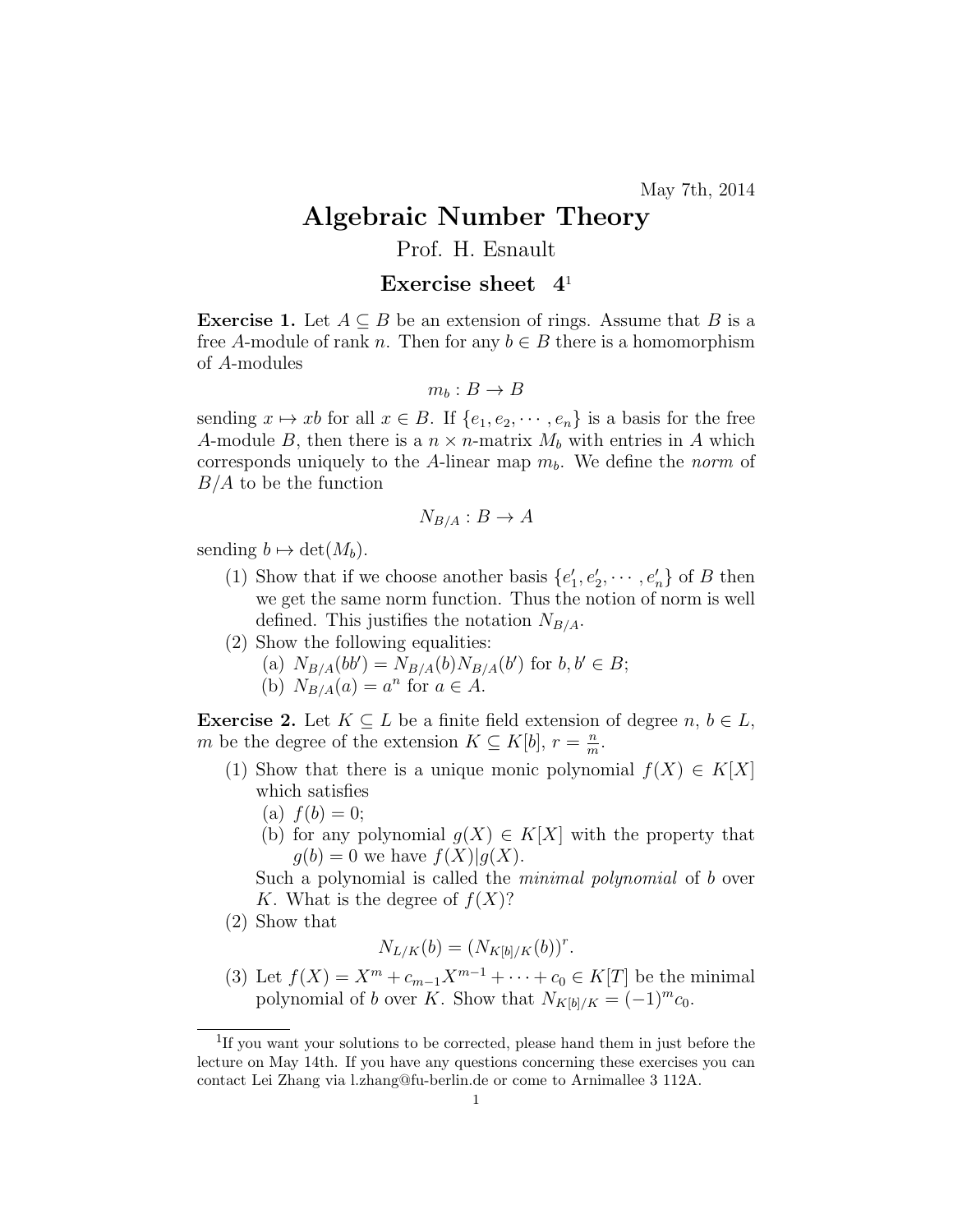(4) Let  $f(X)$  be the minimal polynomial of b over K. Let  $b_1 :=$  $b, b_2, b_3, \dots, b_m$  be the roots of  $f(X)$  in the algebraic closure of L. Show that

$$
N_{L/K}(b) := (b_1b_2b_3\cdots b_m)^r.
$$

(5) Assume that  $L/K$  is separable. Let  $\sigma_1, \sigma_2, \cdots, \sigma_n$  be distinct embeddings from  $L$  to the algebraic closure  $\overline{L}$  of  $L$  which stablizes K, i.e.  $\sigma_i: L \to \overline{L}$  are ring homomorphisms which satisfy  $\sigma_i(s) = s$  for all  $s \in K$ , where i ranges from 1 to n. Show that

$$
N_{L/K}(b) = \sigma_1(b)\sigma_2(b)\cdots \sigma_n(b).
$$

Is it still true when  $L/K$  is not separable?

(6) Show that if  $L/K$  is separable and  $K \subseteq K' \subseteq L$  is a subextension, then we have

$$
N_{L/K} = N_{K'/K} \circ N_{L/K'}.
$$

(Remark: this formula is also true when  $L/K$  is not separable, but one needs more work to do this.)

(7) Let A be a integrally closed domain with quotient field  $K$ . Show that if  $b \in L$  is integral over A then  $N_{L/K}(b) \in A$ .

**Exercise 3.** Let p be a prime number,  $\mathbb{F}_p$  be the finite field of p elements. Consider the field  $K := \mathbb{F}_p(t)$ , the degree 1 transcendental extension of  $\mathbb{F}_p$ . The equation  $X^p - t$  has a solution in the algebraic closure  $\bar{K}$  of K which we denote by  $t^{\frac{1}{p}}$ . Let  $L = K(t^{\frac{1}{p}})$ .

- (1) Show that the equation  $X^p t = 0$  has only one solution in  $\overline{K}$ . This justifies the notation  $t^{\frac{1}{p}}$ .
- (2) What is the trace of  $t^{\frac{1}{p}}$ ?
- (3) What is  $N_{L/K}(t^{\frac{1}{p}})$ ?

**Exercise 4.** Let m be a square free integer, i.e.  $m \in \mathbb{Z}$  and there is no prime number  $p \in \mathbb{N}^+$  such that  $p^2|m$ . Show that the integral closure A of Z in  $\mathbb{Q}(\sqrt{m})$  equals

$$
A = \begin{cases} \mathbb{Z}[\sqrt{m}] & \text{if } m \equiv 2 \text{ or } 3 \text{ mod } 4\\ \mathbb{Z}[\frac{1+\sqrt{m}}{2}] & \text{if } m \equiv 1 \text{ mod } 4. \end{cases}
$$

(Hint: mimic the proof of Exercise 2.4. Let  $\alpha = r + s$ proof of Exercise 2.4. Let  $\alpha = r + s\sqrt{m}$   $(r, s \in \mathbb{Q})$  be an element in  $\mathbb{Q}(\sqrt{m})$  which is integral over A. Show that if  $s \neq 0$  and  $m \neq 1$  then  $f(X) = X^2 - 2rX + r^2 - ms^2$  is the minimal polynomial of  $r + s\sqrt{m}$ . Since  $\alpha$  is integral over A, it is also integral over Z. Show that  $f(X)$  has Z-coefficients, i.e.  $2r, r^2 - ms^2 \in \mathbb{Z}$ . Then deduce that

2